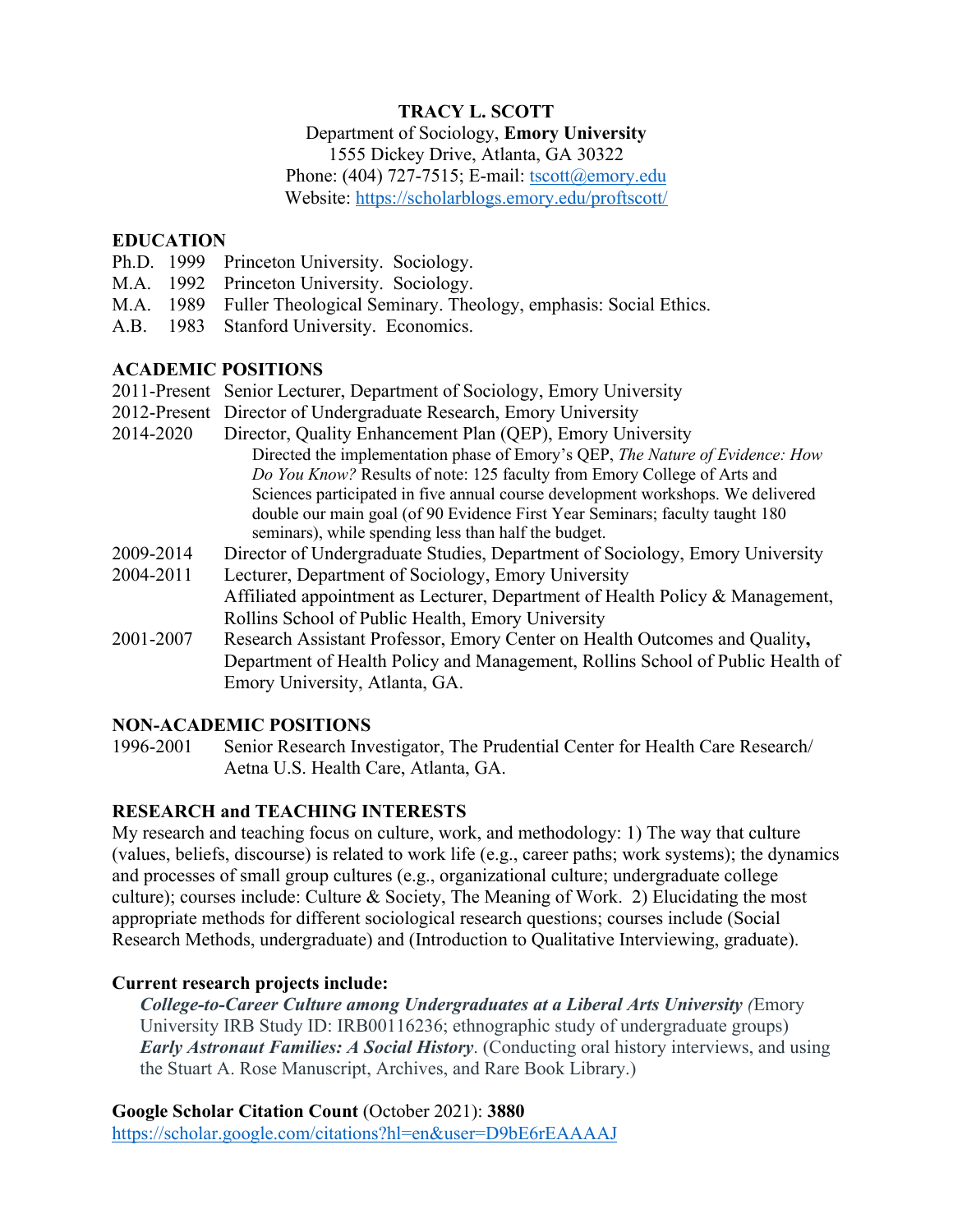#### **PUBLIC SCHOLARSHIP**

2015-Present. Project Partner with the Emory Center for Digital Scholarship, The *Apollo 15 Learning Hub*: https://apollo15hub.org

The Apollo 15 Learning Hub—a project over five years in the making—assembles, preserves, and makes available primary source records of Apollo for research, education, and history as an example of a unique human endeavor.

August 2021-May 2022. Project Partner with the Woodruff Library Exhibit Team and the Emory Center for Digital Scholarship, The *Apollo 15: Digital Exploration on the 50th Anniversary of the Mission* Exhibit.

Now on display outside the ECDS entrance and in the rotunda on Level 3 of the Woodruff Library. https://news.emory.edu/stories/2021/09/er\_libraries\_apollo\_15\_exhibit/campus.html

July 2021. Interview with the *Emory Wheel* for M. Chupack, July 27, 2021 "Using Donated Scott Family Papers, University Commemorates Apollo 15's 50th Anniversary with Immersive Learning Hub." https://emorywheel.com/using-donated-scott-family-papers-universitycommemorates-apollo-15s-50th-anniversary-with-immersive-learning-hub/

August 2021. Interview for Blue Dot Podcast Apollo@50 Series. *Blue Dot 225: Exploring the Mountains of the Moon: The Flight of Apollo 15*. Dave Schlom and Matt Fidler, Producers. North State Public Radio. https://www.mynspr.org/show/blue-dot/2021-08-06/blue-dot-225 exploring-the-mountains-of-the-moon-the-flight-of-apollo-15

#### **REPORTS**

**Scott, Tracy L**. *Quality Enhancement Plan Impact Report: Emory University (2014-2020)*. 2020. Submitted to SACSCOC for University's continuing review. Approved September 2020.

#### **PUBLICATIONS**

Simula, Brandy L. and **Tracy L. Scott**. 2021. Disciplining Academic Identities: Boundaries and Identity Work among Arts and Sciences Faculty. *Social Currents* 8(4):378-397.

Simula, Brandy and **Tracy L. Scott**. 2020. "The Impact of Pressures to Produce on Knowledge Production and Evaluation in the Modern Academy." *Social Sciences* 9(5), 64; https://doi.org/10.3390/socsci9050064

Pignone M, Winquist A, Schild LA, Lewis C, **Scott T**, Hawley J, Rimer BK, Glanz K. 2011. Effectiveness of a Patient and Practice-Level Colorectal Cancer Screening Intervention in Health Plan Members: The CHOICE Trial. *Cancer* online: 1-11.

Lewis C, Pignone M, Schild LA, **Scott T**, Winquist A, Rimer BK, Glanz K. 2010. Effectiveness of a Patient- and Practice-Level Colorectal Cancer Screening Intervention in Health Plan Members: Design and Baseline Findings of the CHOICE Trial. *Cancer* 116:1664–73.

Pignone M, **Scott T**, Schild L, Lewis C, Vazquez R, Glanz K. 2009. Yield of claims data and surveys for determining colon cancer screening among health plan members. *Cancer Epidemiology, Biomarkers & Prevention* 18:726-731.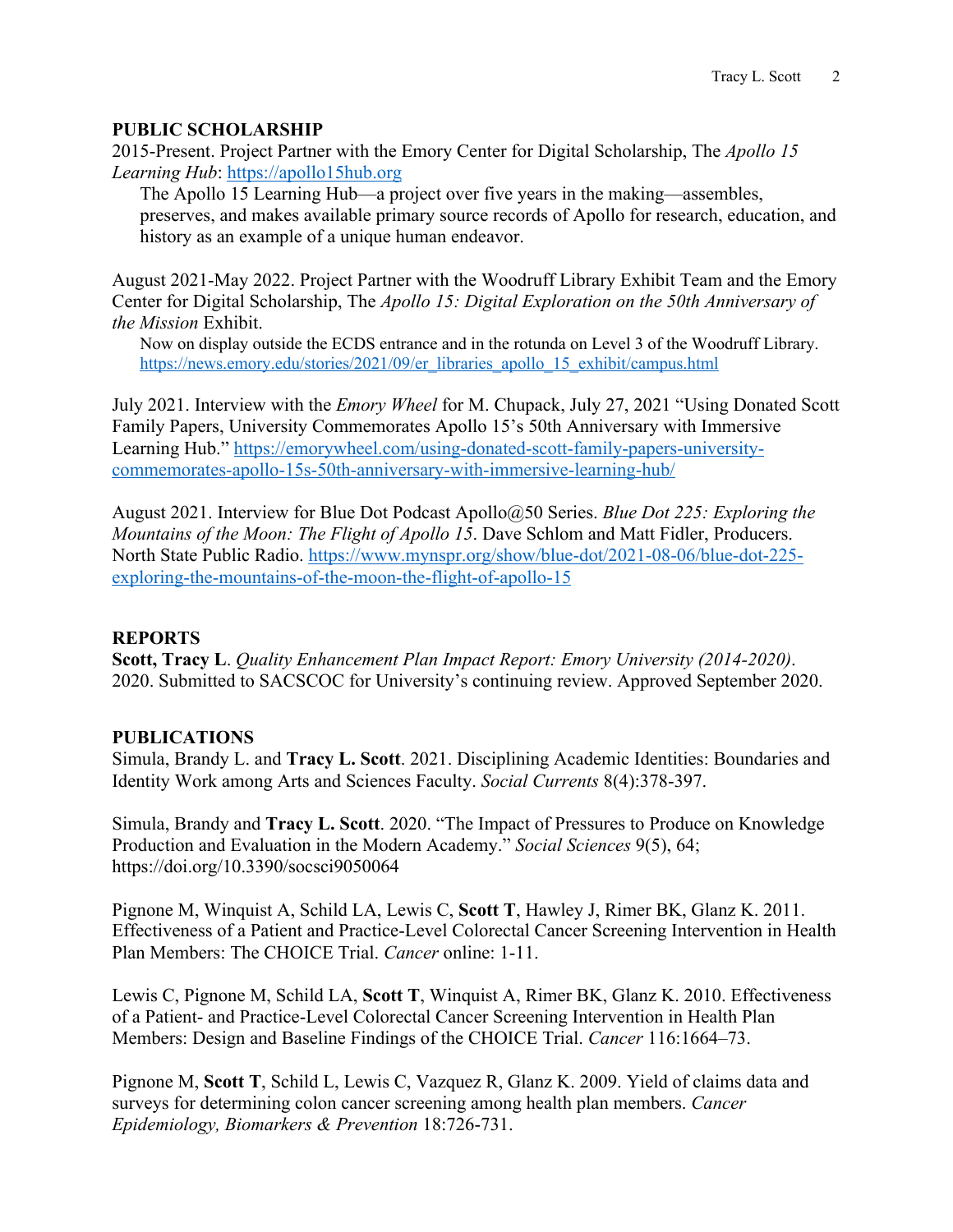Edwards PJ, **Scott TL**, Richardson P, Espinoza S, Sainfort F, Rask KJ, Jose J. 2008. Using staff perceptions on patient safety as a tool for improving safety culture in a pediatric hospital system. *Journal of Patient Safety* 4 (2):113-118.

Rask K, Culler S, **Scott T**, Kohler S, Hawley J, Friedman E, Naylor D. 2007. Adopting National Quality Forum Medication Safe Practices: Progress and Barriers to Hospital Implementation. *Journal of Hospital Medicine* 2:212–218.

Baker DW, Gazmararian JA, Williams MV, **Scott T**, Parker RM, Green D, Ren JL, Peel J. 2004. Health Literacy and Use of Outpatient Physician Services by Medicare Managed Care Enrollees. *Journal of General Internal Medicine* 19: 215-220.

**Scott TL**. 2002. Choices, Constraints, and Calling: Protestant Conservative Women and the Meaning of Work in the U.S. *International Journal of Sociology and Social Policy* 22:1-38.

**Scott TL**, Gazmararian JA, Williams MV, Baker DW. 2002. Health Literacy and Preventive Health Care Use among Medicare Enrollees in a Managed Care Organization. *Medical Care* 40:395-404.

Baker DW, Gazmararian JA, Williams MV, **Scott TL**, Parker RM, Green D, Ren J, Peel J. 2002. Functional Health Literacy and the Risk of Hospital Admission among Medicare Managed Care Enrollees. *American Journal of Public Health* 92:1278-1283.

Gazmararian JA, Baker DW, Williams MV, Parker RM, **Scott TL**, Green DC, Fehrenbach SN, Ren J, Koplan JP. 1999. Health Literacy among Medicare Enrollees in a Managed Care Organization*. Journal of the American Medical Association* 281:545-551.

**Scott TL**, Wong FL, and Rimer BK. 1999. Dissemination of an Evidence-Based Intervention Manual to Improve Managed Care Mammography Rates. *Managed Care Interface* 12(2):83-90.

Wuthnow R and **Scott TL**. 1998. Protestants and Economic Behavior: An Historical Review. In *New Directions in American Religious History*, ed. Harry Stout, Mark Noll, and Daryl Hart. New York: Oxford University Press.

# **FUNDED RESEARCH**

| Summer 2009 SIRE Research Partners Program, The Influence of Gender on the Career Paths of |  |  |
|--------------------------------------------------------------------------------------------|--|--|
| <i>Undergraduates</i> (pilot project), with undergraduate Khanh Nguyen                     |  |  |

| 2006-2009 | Subcontract with Boston University                            | Total (Emory) \$79,474 |  |
|-----------|---------------------------------------------------------------|------------------------|--|
|           | (Templeton Foundation)                                        |                        |  |
|           | Spiritual Narratives in Everyday Life                         |                        |  |
| 2004-2009 | Centers for Disease Control and Prevention                    | Total: \$2,616,139     |  |
|           | Increasing Colorectal Cancer Screening in Health Plan Members |                        |  |
|           | Principal Investigator: Karen Glanz, PhD                      |                        |  |
|           | Role: Co-Investigator                                         |                        |  |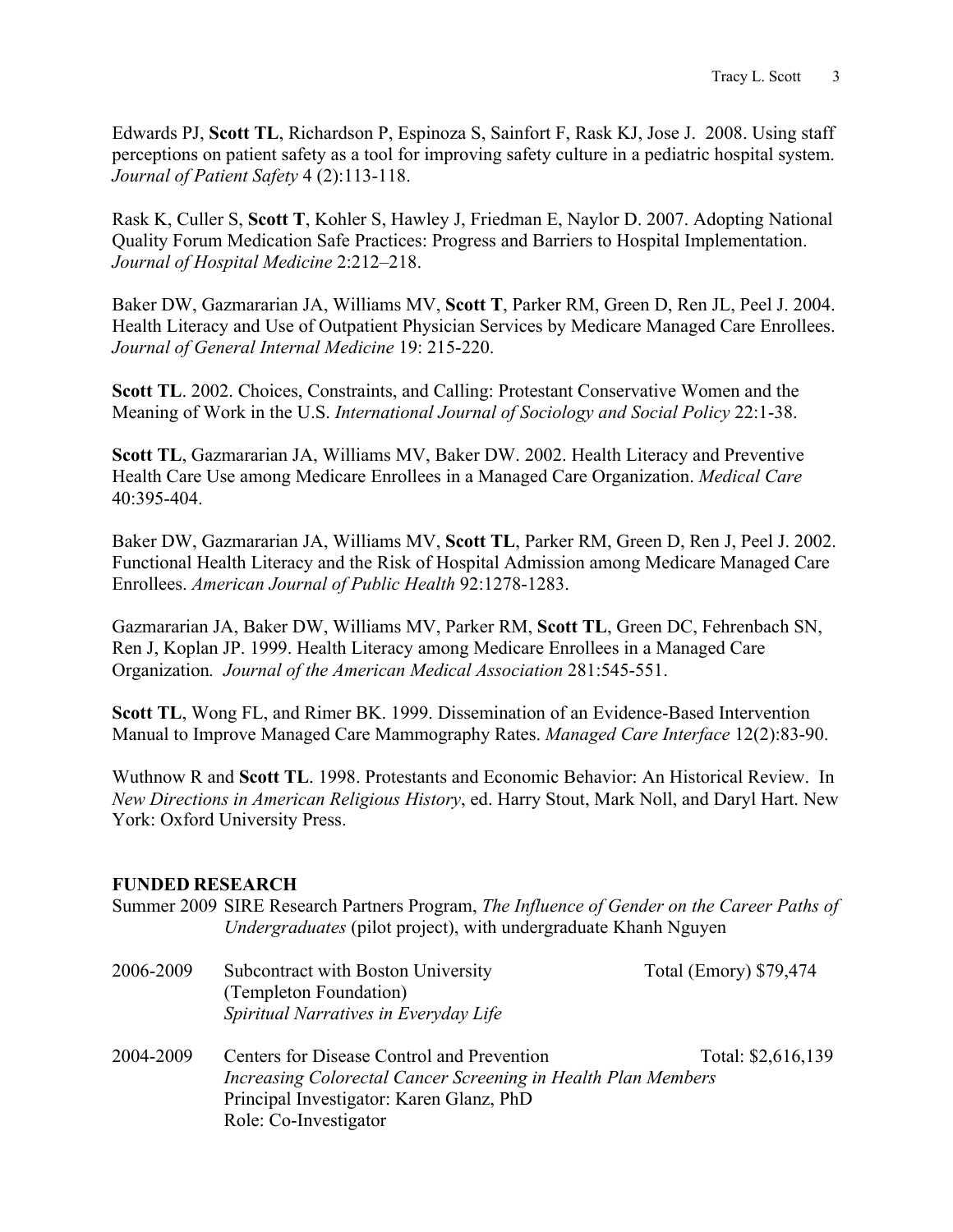| 2004-2005 | Agency for Healthcare Research and Quality                                   | Total: \$94,184 |
|-----------|------------------------------------------------------------------------------|-----------------|
|           | Heedful Interrelating: The Hospitalist-Nurse Relationship and Patient Safety |                 |
|           | Principal Investigator: Tracy L. Scott, PhD                                  |                 |

- 2004-2005 Agency for Healthcare Research and Quality Total: \$261,883 *IDSRN - Hospital Adoption of the National Quality Forum Safe Practices* Principal Investigator: Kim Rask, MD Role: Co-Investigator
- 2004-2007 National Institutes of Health Total (Emory): \$245,975 *Comprehensive IT Solution for Quality and Patient Safety* In collaboration with Children's Healthcare of Atlanta (PI), and Georgia Tech. Principal Investigator: Ann F. Beach, Md, Children's Healthcare of Atlanta Role: Co-Investigator
- 2002-2004 Agency for Healthcare Research and Quality Total: \$1,485,831 *Accountability and Health Safety – A Statewide Approach on Patient Safety* In collaboration with the Georgia Hospital Association. Dr. Scott was lead on substudy: *Assessing Patient Safety Culture among Hospital Employees.* Principal Investigator: Kenneth Thorpe, PhD Role: Co-Investigator
- 2000-2001 Agency for Health Care Research and Quality. Total: \$171,170 *Capacity To Conduct Research on the Impact of Race/Ethnicity on Health Care Access and Outcomes*. Principal Investigator: Tracy L. Scott, PhD
- 1999-2000 The American Cancer Society Total: \$11,000 *Prevalence, Barriers to, and Knowledge of Colorectal Cancer Screening Among Members in A Managed Care Health Plan*. Principal Investigator: Tracy L. Scott, PhD
- 1997-1998 The Robert Wood Johnson Foundation. Total: \$100,000 *Literacy and Health of Medicare Enrollees in a Managed Care Setting*. Principal Investigator: Julie Gazmararian, Ph,D Role: Co-Investigator

# **PRESENTATIONS (Selected)**

Jessica Stewart, Christopher Suh, and **Tracy L. Scott**. Invited Panel Session: *Dismantling Racialized Power Structure*s. Conversations about Race and Anti-Blackness in America. Emory Student Government Association. July 23, 2020.

*From the classroom: How Culture Influences Work Decisions*. Invited Webinar. Emory Alumni Association. August 26, 2019.

**Scott, Tracy L**. and Brandy Simula. *ScERJ Workshop on Qualitative Research*. Emory Science Education Research Journal Club (ScERJ). Emory University. April 15, 2019.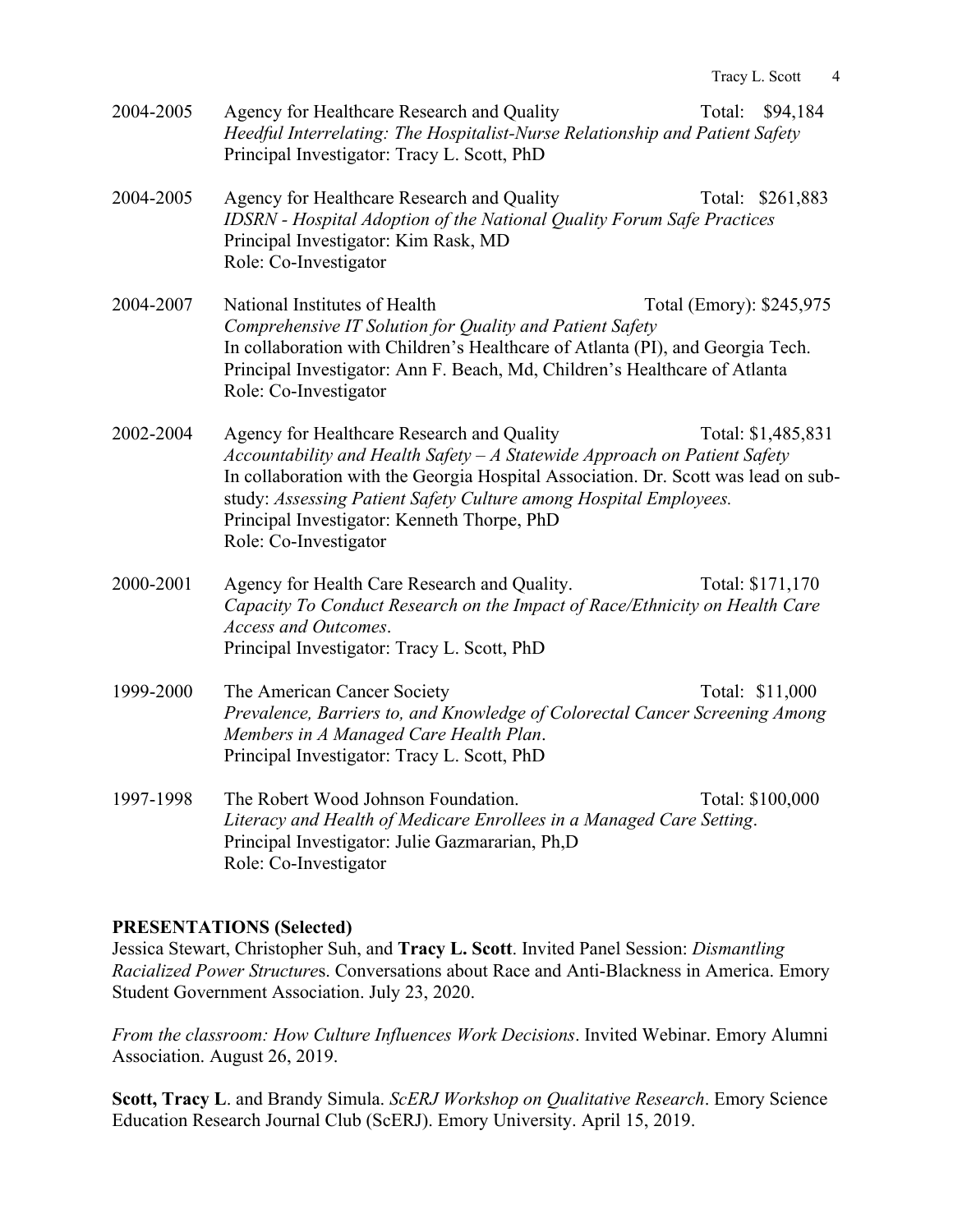**Scott, Tracy L**. and Brandy Simula. *Building Assignment-Based Strategies for Assessing Transdisciplinary Learning Outcomes*. The Association of American Colleges and Universities' (AAC&U) 2019 Network for Academic Renewal Conference on General Education and Assessment, San Francisco, CA, February 15, 2019.

Simula, Brandy, and **Tracy L. Scott,** *'Bioengineers Really Are One Kind of Person': Boundary-Making Processes Among Liberal Arts Faculty*. Interpretive Sociology Mini-Conference, American Sociological Association 2018 Annual Meeting, Philadelphia, PA, August 10, 2018.

Simula, Brandy, and **Tracy L. Scott**, *'Proof is For Mathematicians': Degrees of Certainty in the Construction of Knowledge Claims Across the Disciplines*. The Southern Sociological Society 2018 Annual Meeting, New Orleans, LA, April 6, 2018.

*Lessons from a quantitative, standardized assessment of evidence-focused first-year seminars at a liberal arts university*. Consortium on Useful Assessment in Language and Humanities Education (CUAHLE) Symposium, Atlanta, GA, October 2017.

*Gender and Work: A Sociological Perspective*. Equity in Architecture (EQiA) Panel on Diversity in the Workplace. Invited Panel Presentation, Atlanta, GA, October 2017.

Nagamini, Janet, and **Tracy L. Scott**, *Physician-Nurse Teamwork: The Patient Safety Solution*, 2006 Society of Hospital Medicine Annual Meeting, May 3-5, 2006, Washington D.C. Contributed Workshop.

*Assessing Patient Safety Culture in a Sample of Hospitals in a State Hospital Association*, Making the Health Care System Safer: 3<sup>rd</sup> Annual Patient Safety Research Conference, Agency for Healthcare Research and Quality, Washington D.C., September 2004.

*Heedful Interrelating: The Hospitalist-Nurse Relationship and Implications for Patient Safety*. Society of Hospital Medicine, Annual Meeting, New Orleans, LA, April 2004.

*Interactive Methods of Education in a Low Health Literacy Population*. Invited Presentation, Second Annual Health Literacy Conference, Institute for Healthcare Advancement, Anaheim, CA. 2003.

*Conducting Research on the Collection of Race/Ethnicity Data from Managed Care Enrollees - An Update*. Minority Health Working Group, The Academic Medicine and Managed Care Forum, Arlington, VA, 2001.

*Health Literacy and Preventive Health Care Use among Medicare Enrollees in a Managed Care Organization*. HMO Research Network Conference, Seattle, WA, 2001.

*Factors Associated with Colorectal Cancer Screening in A Managed Care Population.* Society of Behavioral Medicine, Annual Scientific Meeting, Seattle, WA, 2001.

*Choices and Constraints: Protestantism, Gender, and the Meaning of Work*. American Sociological Association Annual Meeting, Anaheim, CA. 2001.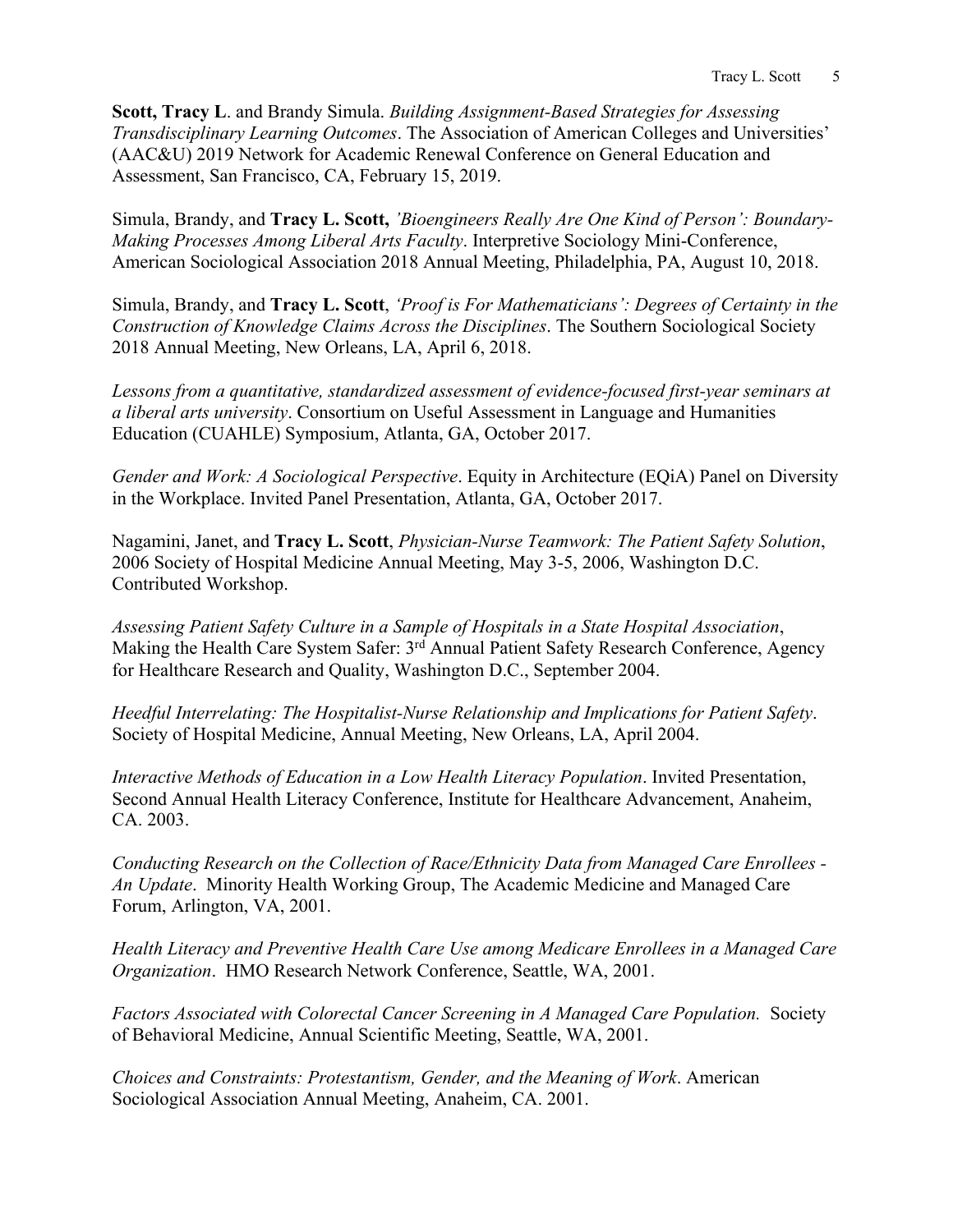*Capacity to Conduct Studies on the Impact of Race/Ethnicity on the Access, Use, and Outcomes of Care*. Minority Health Working Group, The Academic Medicine and Managed Care Forum, Washington D.C., 2000.

*The "Right" Balance: Gender and Religious Differences in Commitment to Work and Family*. American Sociological Association, Annual Meeting, Washington D.C., 2000.

*Colorectal Cancer Screening Rates in a Managed Care Minority Population*. Intercultural Cancer Council, 7th Biennial Symposium on Minorities, Medically Underserved & Cancer, Washington D.C. 1999

*The Effect of Nurse Case Management on Diabetes Self-Management among HMO Patients in a Randomized Trial.* American Diabetes Association, 59th Annual Meetings and Scientific Sessions, San Diego, CA. 1999.

*Improving the Delivery of Clinical Preventive Services in Managed Care Settings: A Program to Improve Mammography Screening.* 15<sup>th</sup> Annual National Preventive Medicine Meeting, Prevention '98: Translating Science into Action, San Francisco, CA. 1998.

*Evaluation of an Evidence-Based Intervention Manual to Improve Mammography Rates in an Managed Care Setting.* The U.S. Public Health Service, Office of Women's Health, National Conference: The Future of Managed Care and Women's Health, Washington, DC. 1998.

*Intervention Strategies to Improve Mammography Rates: A Managed Care Partnership.* The CDC 1997 Cancer Conference: Integrating Public Health Programs for Cancer Control. 1997.

*'What's God Got to do with It?': Religion, Gender, and the Meaning of Work.* The Louisville Institute for Protestantism and American Culture, Louisville, KY, 1995.

*Religion, Gender, and Work Values in the U.S.* American Sociological Association, Annual Meeting, Miami, FL, 1993.

# **AWARDS AND HONORS**

| 2020 | Winship Award for Lecture-Track Faculty, Emory College. Awarded for Spring<br>Semester of the 2020-2021 academic year. |
|------|------------------------------------------------------------------------------------------------------------------------|
| 2018 | The Emory Williams Award for Distinguished Teaching in Emory College,<br>Provost's Office, Emory University            |
| 2018 | <i>Last Lecture</i> Invited Speaker, Residence Hall Association, Emory University                                      |
| 2017 | Faculty Teacher of the Year. Department of Sociology, Emory University                                                 |
| 2013 | Invited Keynote Speaker, 1836 Dinner, Emory College                                                                    |
| 2012 | Outstanding Faculty Member Award, Kappa Alpha Theta (national organization)                                            |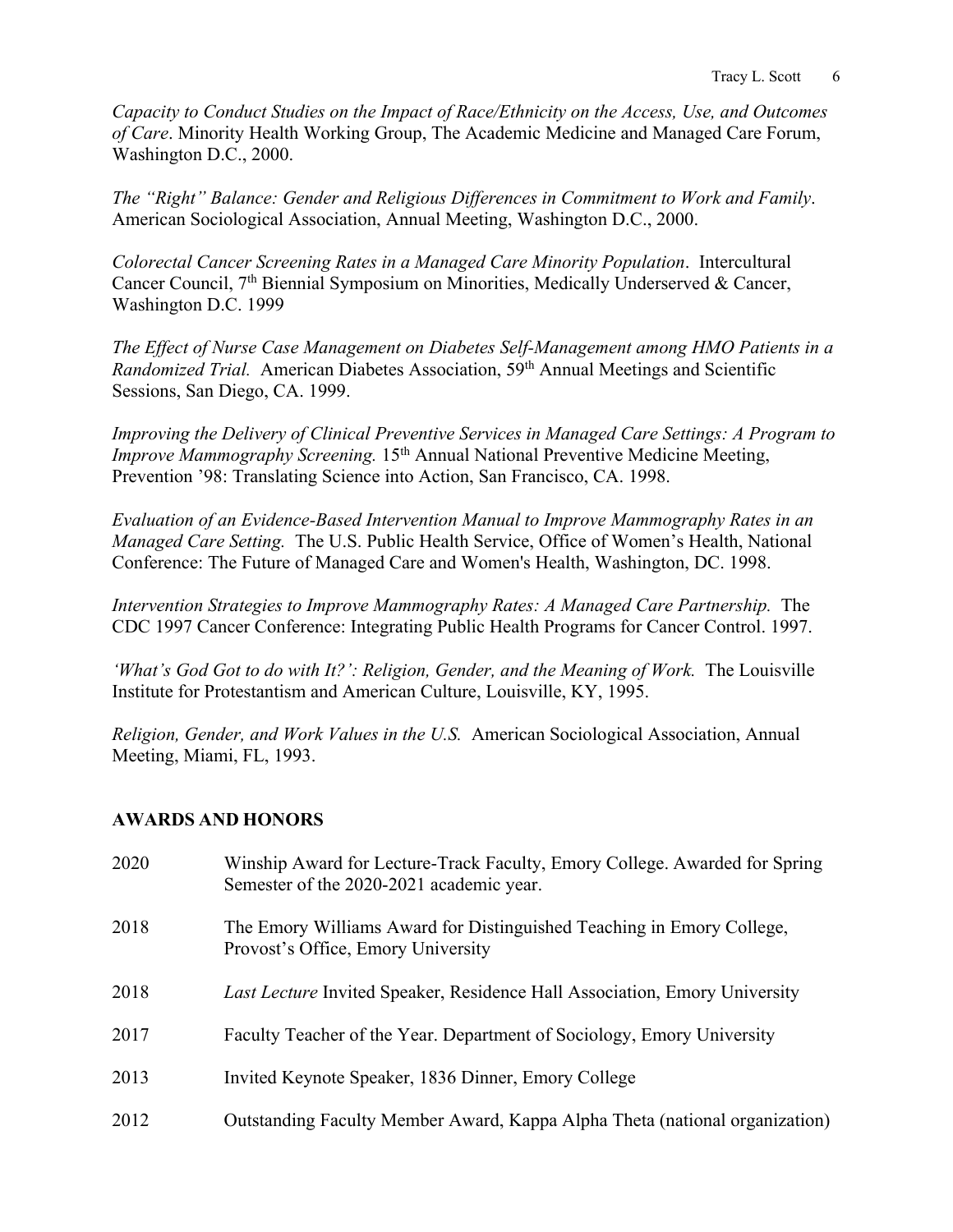- 2012 Brit Katz Senior Appreciation Award, 2012 Senior Class, Emory University
- 2012 *Last Lecture* Invited Speaker, Residence Hall Association, Emory University
- 2008 Faculty Teacher of the Year. Department of Sociology, Emory University
- 2007-2014 Phi Beta Kappa Faculty Honor: Fall 2021: Jennifer Braverman (Sociology) Spring 2020: Sarah Duggan (QSS, Sociology track) Spring 2018: Kunwoo (James) Park (Sociology and NBB) Spring 2017: Zachary Denton (Sociology) Spring 2015: Sarah Cohen (Sociology); Lily Weinberg (Sociology) Fall 2014: Elizabeth Day (Sociology); Kaylee Tuggle (Sociology) Fall 2013: Skylar Kalin (Sociology); Jenni Seale (Sociology) Fall 2012: Alexi New (Sociology) Fall 2011: Shivani Jain (Sociology) Spring 2010: Clara Lee (Sociology); Khanh Nguyen (Sociology) Fall 2009: Esther Kim (Sociology); Emily Taub (Sociology) Fall 2008: Nicole Stillings (Sociology) Spring 2008: Alexandra Gervis (Sociology) Fall 2007: Lauren Dinger (Sociology); Sarah Richards (Sociology) Spring 2007: Drew Harbor (Sociology); Nicholas Lake (Economics)

# 1994-1995 Dissertation Fellowship The Louisville Institute for the Study of Protestantism and American Culture. Funded by the Lilly Endowment.

- 1992-1993 Graduate Research Fellowship
- 1991-1992 Center for the Study of American Religion, Princeton University

# **TEACHING EXPERIENCE**

# **Undergraduate Teaching**

2004-present Sociology Department, Emory University. Sociology 101: *Introduction to General Sociology* Sociology 221: *Culture & Society* Sociology 355WR: *Sociological Research Methods* Sociology 389: *Ethics and Social Context* Sociology 389: *Culture Connection: Behind Assumptions of Everyday Life* Sociology 389: *The Meaning of Work: Money, Power, Purpose* 2018-2019 Emory College. ECS 102: Emory College Seminar: *The Liberal Arts Edge*. Developed syllabus and rationale for curriculum committee (2018); co-taught initial course in Spring 2019. See these 10 short videos that highlight my sections

of the course: https://vimeo.com/manage/showcases/8921090/info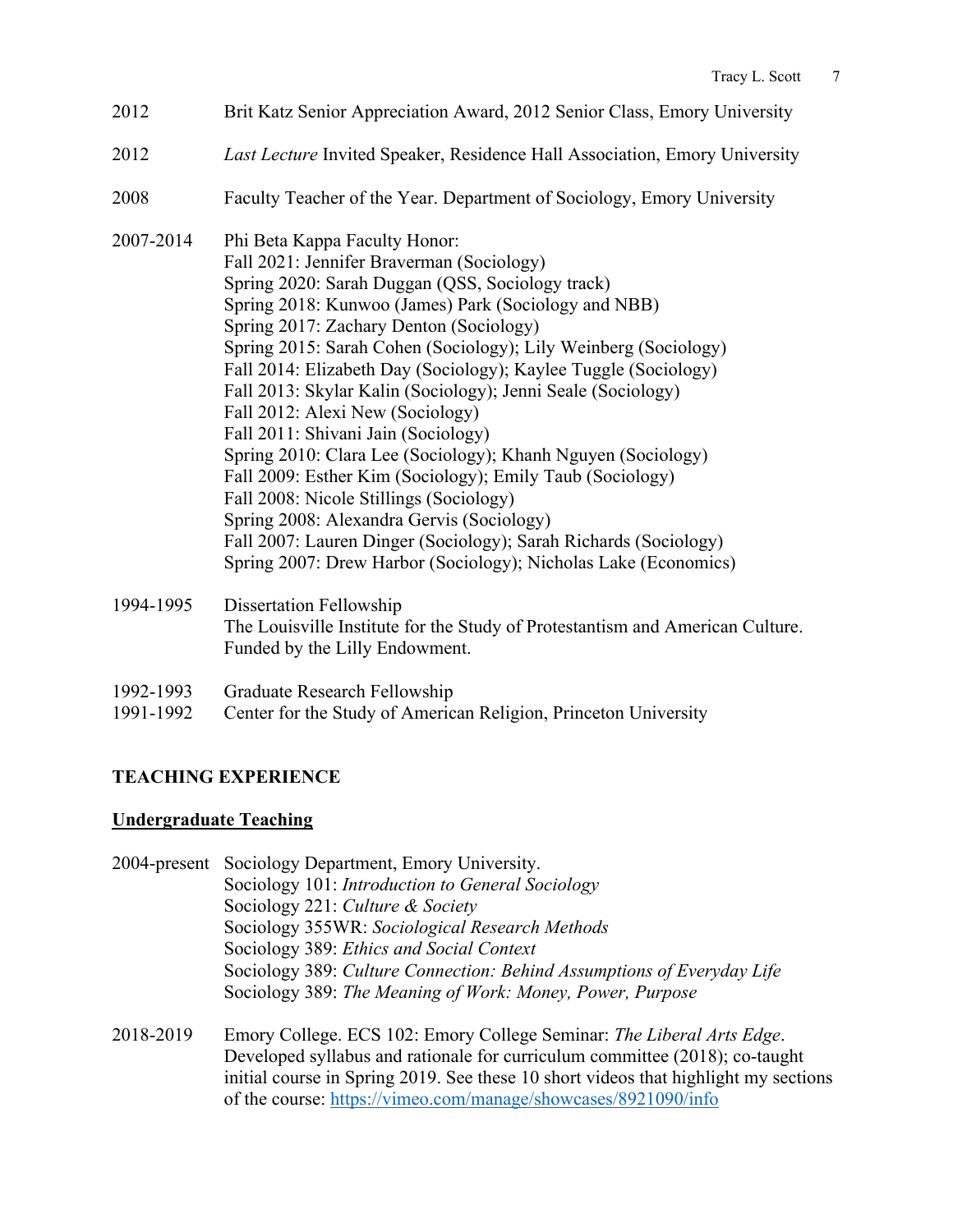- Fall 2016 QEP Evidence Session for First Year Students: *The Nature of Evidence: A Scenario from the view of Sociology and Religion*. Taught with Gary Laderman (Religion Department). https://vimeo.com/397653849/854bed9551
- 2012, 2010 Sociology Dept and Center for International Programs Abroad, Emory University 2006-2008 Soc 390: *Comparative Healthcare Systems* – summer study abroad program in London, UK.
- 1995-1996 Instructor, Sociology Department, Emory University. Sociology 225: *Sociology of Sex and Gender* (undergraduate level).
- 1993-1994 Lecturer, Sociology Department, Drew University. *Sociology of Sex and Gender* (undergraduate level). *Sociology of Deviance* (undergraduate level).

#### **Undergraduate Mentoring**

2021-Present Scholarly Inquiry and Research Experience (SIRE) Mentor: Matowacipi Horse

| 2021-2022 | Honors Thesis Chair: Abby Haugan, Sociology<br>Honors Thesis Chair: Ryan Kenneally, Sociology<br>Honors Thesis Chair: Greer Spradling, Sociology |
|-----------|--------------------------------------------------------------------------------------------------------------------------------------------------|
| 2020-2021 | Honors Thesis Chair: Jennifer Braverman, Sociology<br>Honors Thesis Chair: Julia Lawrence, Sociology                                             |
| 2019-2020 | Honors Thesis Chair: Aneesha Maini, Sociology                                                                                                    |
| 2018-2019 | Honors Thesis Chair: Marissa Pham, Sociology<br>Honors Thesis Chair: Katharine Schnitzer, Sociology                                              |
| 2017-2018 | Honors Thesis Chair: Aneel Maini, Sociology                                                                                                      |
| 2016-2017 | Mellon Mays Undergraduate Fellowship Mentor: Isabelle Saldana                                                                                    |
| 2016-2017 | Honors Thesis Chair: Glory James, Sociology<br>Honors Thesis Chair: Isabelle Saldana, Interdisciplinary Studies                                  |
| 2015-2016 | Honors Thesis Chair: Elizabeth Day, Sociology                                                                                                    |
| 2014-2015 | Honors Thesis Chair: Kaylee Tuggle, Sociology                                                                                                    |
| 2013-2014 | Honors Thesis Chair: Skylar Kalin, Sociology<br>Honors Thesis Chair: Jenni Seale, Sociology<br>Honors Thesis Chair: Seanette Ting, Sociology     |
| 2012-2013 | Honors Thesis Chair: Ariella Faitelson, Sociology                                                                                                |

2011-2012 Honors Thesis Chair: Susana Kim, Sociology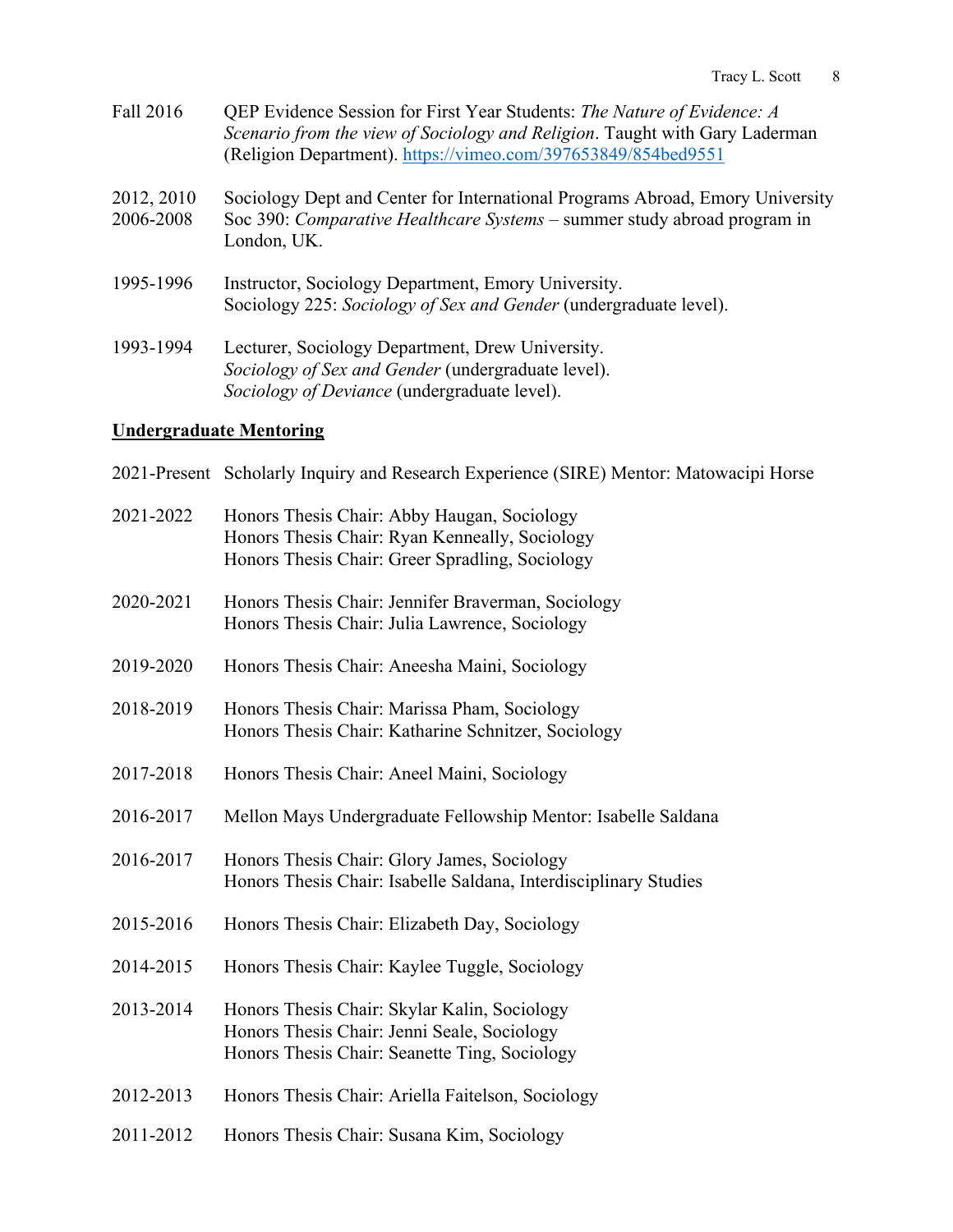Honors Thesis Chair: Jana Taylor, Sociology 2010-2011 Honors Thesis Chair: Betsie Garner, Sociology

- Honors Thesis Chair: Rebecca Leibowitz, Sociology 2009-2010 Honors Thesis Chair: Anitra Vrabel, Sociology
- 2008-2009 Honors Thesis Chair: Esther Kim, Sociology Honors Thesis Chair: Elizabeth Melia, Sociology
- 2007-2008 Honors Thesis Chair: Lauren Dinger, Sociology Honors Thesis Chair: Alexandra Gervis, Sociology
- 2006-2007 Honors Thesis Chair: Brett Meager
- 1998 Mentor, Project IMHOTEP. Program sponsored by Morehouse College and The Centers for Disease Control and Prevention, to increase research opportunities for minority undergraduate students in public health.

# **Graduate Training**

| 2019                    | Participant on Delphi Expert Panel for Doctoral-Level Advanced Qualitative<br>Methods Course. Behavioral Sciences and Health Education Department, Rollins<br>School of Public Health. |
|-------------------------|----------------------------------------------------------------------------------------------------------------------------------------------------------------------------------------|
| 2015, 2011<br>2007-2008 | Sociology 585-01P: Qualitative methods (doctoral seminar).                                                                                                                             |
| 2009-2011               | Social and Behavioral Sciences Research Center, Emory University, Qualitative<br><i>Methods: Analysis</i> (1-day workshop for faculty and graduate students).                          |
| August 2006             | Sociology Department, Emory University, Advanced Qualitative Methods:<br><i>Analysis</i> (3-day workshop).                                                                             |
| 2004-2006               | Rollins School of Public Health, Emory University.<br>HPM591V: Negotiation and Conflict Management in the Healthcare Setting<br>(master's level).                                      |
| 2004                    | Facilitator. <i>Leadership Survival Skills for Hospitalists</i> . One day course for<br>physicians, preceding annual meeting of the Society of Hospital Medicine. New<br>Orleans, LA.  |
| MA Committee Chair:     |                                                                                                                                                                                        |

MA Committee Chair:

Past: Julie Armstrong, Sociology Kevin Kelly, Sociology

PhD Committee Member:

Past: Christie Parris, Sociology Jessica Grosholz, Sociology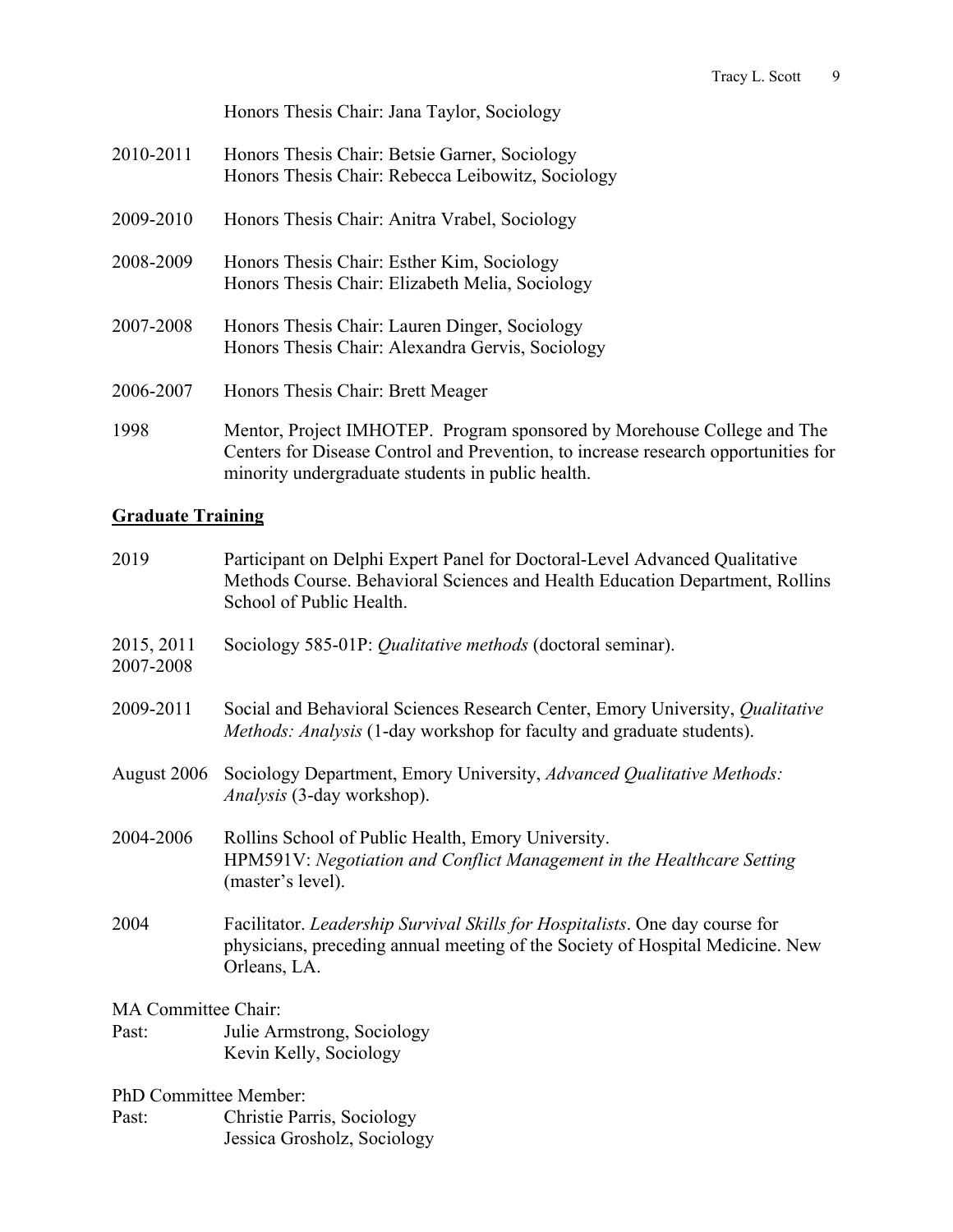Brandy Simula, Women's Studies Kim Schippits, Nell School of Nursing Rachel Askew, Sociology Barret Michelac, Sociology Carrie Coward Boucher, Sociology Charity Crabtree, Sociology Nikki Khana, Sociology

#### **PROFESSIONAL ACTIVITIES AND ORGANIZATIONS**

|           | 2004-present IRB Liaison for Sociology, Institutional Review Board, Emory University.                            |
|-----------|------------------------------------------------------------------------------------------------------------------|
|           | 2018-Present Member, ITSC Digital Scholarship & Pedagogy Subcommittee, Woodruff Library                          |
|           | 2020-present Faculty Advisor, Young Democrats of Emory. Emory College                                            |
| 2010-2020 | Member, Affirmative Action Committee, Emory College                                                              |
| 2016-2019 | Senator, Social Science Division, Faculty Senate, Emory College                                                  |
| 2016-2019 | Member, QuanTM Advisory Board, Emory College                                                                     |
| 2014-2019 | Member, Faculty Advisory Committee, Ethics Integrity Project, Center for Ethics,<br><b>Emory University</b>      |
| 2014-2016 | Member, Advisory Board, Next Generation Men (Non-Profit)                                                         |
| 2013-2016 | Member, Education Abroad Committee, Emory College                                                                |
| 2014-2015 | Member, Advisory Committee, Collaboration on the Liberal Arts, Emory<br>University                               |
| 2013-2014 | Member, QEP Development Committee; Subcommittee Chair for QEP<br><b>Introductory Component, Emory University</b> |
| 2013-2014 | Member, Class and Labor Committee II: Faculty, Emory University                                                  |
| 2014      | Member, Dean of Faculty Search Advisory Committee, Emory College                                                 |
| 2013-2014 | Member, Pre-Health Mentoring Office Faculty Advisory Board, Emory College                                        |
| 2009-2013 | Faculty Advisory Committee, Emory Scholars Program, Office of Undergraduate<br>Education, Emory College          |
| 2009-2014 | PACE Liaison for Sociology Department, Emory College                                                             |
| 2009-2014 | Honors Program Liaison for Sociology Department, Emory College                                                   |